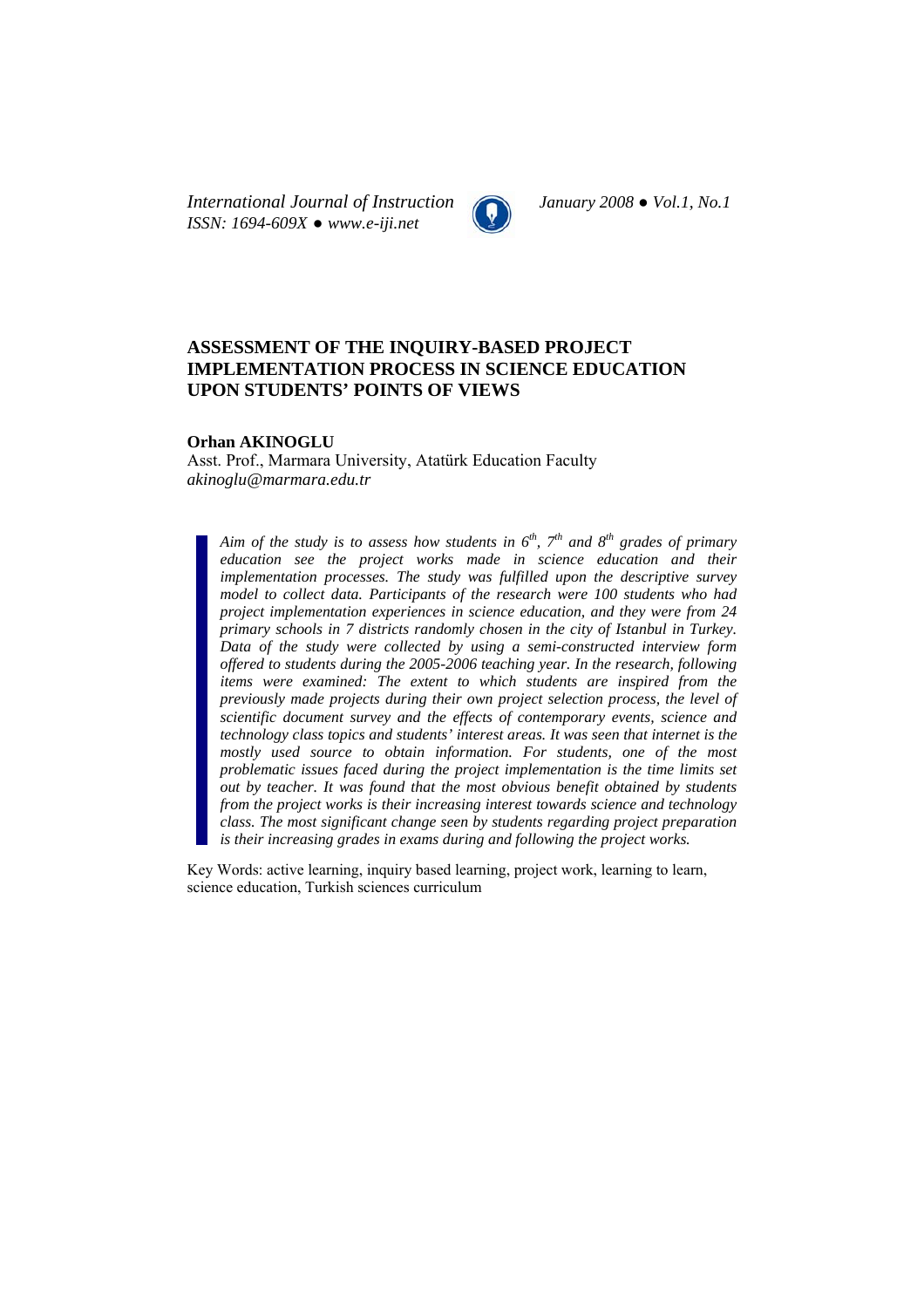#### **INTRODUCTION**

Contemporary international economic competition and social, scientific and technological developments have significantly changed ways of living all over the world. In the countries aiming at constructing powerful generations, it has been understood that science education plays a prominent role in flourishing scientific thinking and research, in learning how to study scientifically and in structuring attitudes towards natural sciences (AAAS, 1989; European Commission. 2004; NRC, 1996; Bybee, 1997).

Today, the nature of science education, scientific literacy, scientific process skills, scientific, technological, social and environmental understandings, science history and philosophy, socio-scientific and cognitive constructivist learning perspectives have all been considered as an important educational objective (Anderson, 2002; Atkin&Black, 2003; AAAS, 1993; Bell& Lederman, 2003; Akinoglu & Tandoğan, 2007). Science education is of great importance in raising individuals who search, discuss, experience, observe, learn and develop scientific attitudes constantly.

Fundamental objective of science education in primary schools is to enable students to observe their natural environment and to develop skills required to understand and explain both themselves and their environment. In science and technology education, the success of inquiry-based active learning depends on whether the required materials, environment, socio-psychological support and teaching guidance are offered (Bellipanni& Lilly, 1999; Brickhouse, 1990; Bybee, 2000; Chinn& Malhotra, 2002; Cothron, Giese& Rezba, 1996; DeBoer, 1991).One of the most spectacular and effective educational activities allowing learning by doing and inquiry-based active learning in science education is project activities. Projects play a prominent role in enabling students to understand the nature of science and in making students enjoy science classes. The use of project activities in science education is relied on Dewey's new school life and on that students learn how to solve problems by themselves here (Dewey, 1916; Dewey, 1938).

Projects include the searching of a problem through cognitive processes. In science education, project works could be distributed in a teaching year or they could be undertaken in science fairs or project contests at the end of teaching years. During the project preparation process, teacher gives referential books, various materials and equipments to students. S/he shows various measures which should be taken to avoid several problems during the project work. Students solve various problems by undertaking projects and thus, they process information and develop their skills of studying and thinking by themselves or in small groups. In project activities, students' active participation and works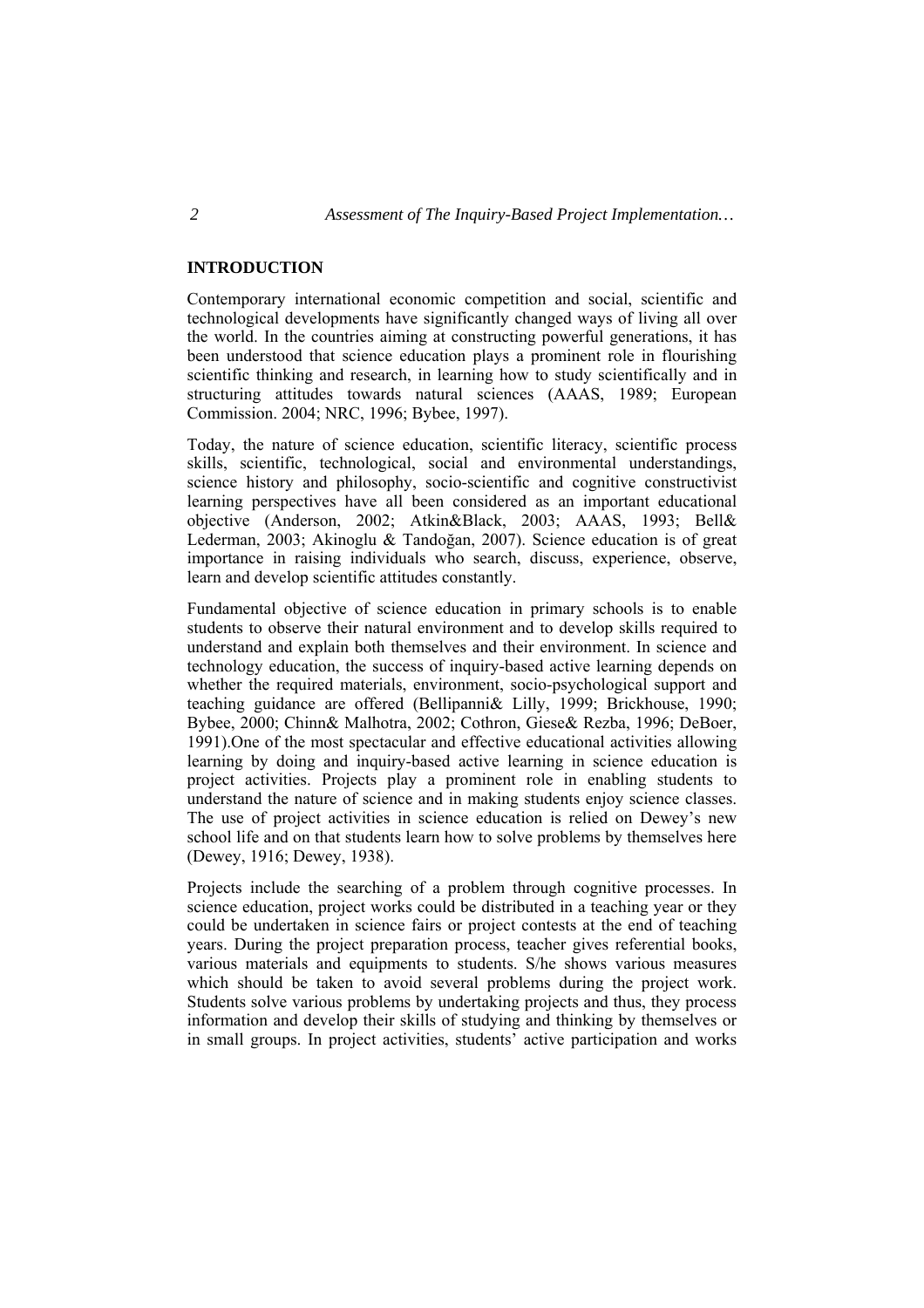are of major importance (Driver, Newton& Osborne, 2000; Ediger, 2005; Howe, 1997; Lederman, 2004; Minstrell, 2000; NRC, 2000). Project works are relied on planned research, examination and observation. Projects also pave the way for the attainment of report preparation and presentation skills. During project activities, students choose which project will be undertaken, prepare plans to solve project questions, implement these plans and discuss and assess the project process and results.

During the project implementation process, students are expected to develop their skills of thinking, problem solving, creativity, access to information, information processing, questioning, making conclusions, presentation and negotiation (Rutherford& Ahlgren, 1989; Schneider& Lumpe, 1996; Wells, 1994; Wilson, 2004; Yager, 2000). In the process, teacher acts as a facilitator and offers guidance to students. Here, students act autonomously and conceive the whole process. At the end of each project, a concrete output should be produced by students. Project development is basically a long, complex and demanding process. It requires students' high level thinking skills, such as creativity, inquiry, communication and scientific process skills. Both students and teachers face several difficulties when preparing and implementing projects. Through the study, it has been aimed at making a contribution to literature about the inquiry-based science project activities, which have been increasingly important recently, by examining students' perspectives.

#### *Aim of the study*

Through the study, it has been aimed to assess the project works made in science and technology education in  $6<sup>th</sup>$ ,  $7<sup>th</sup>$  and  $8<sup>th</sup>$  grades of primary education upon students' perspectives, to determine whether the intended outcomes are produced through these projects, and to find out what difficulties are faced by both students and teachers during this sort of projects.

#### **METHODOLOGY**

#### **Model of the research**

Model of the research is of descriptive survey enabling to see the existing situation clearly.

#### **Application**

Participant group of the research was composed of 100 students who were actively involved in project works undertaken in 24 primary schools randomly chosen from 7 districts in the city of Istanbul, which are Üsküdar, Kadıköy, Ümraniye, Kartal, Beşiktaş, Maltepe and Eminönü.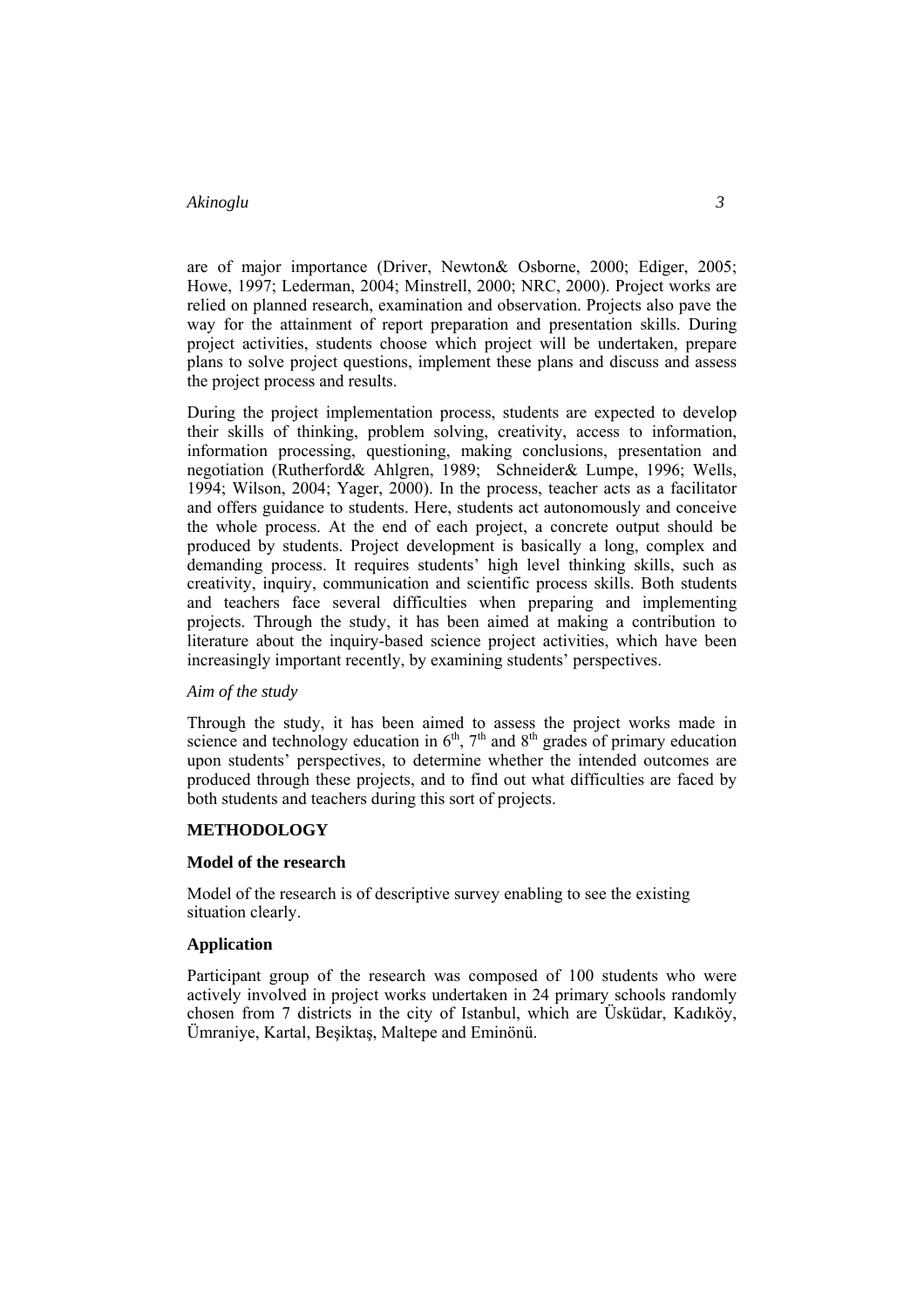Table 1. Characteristics of the study sample according to gender

| Gender | Frequency | Percentage |
|--------|-----------|------------|
|        |           | $\%$       |
| Female | 58        | 58.0       |
| Male   |           | 42.0       |
| Total  | 100       | 100.0      |

100 students were participated in the research in total. 58 of them were female, constituting 58.0% of the total number of participants. The number of male students was 42, constituting 42.0% of the total number of participant students.

Table 2. Characteristics of the study sample according to grade

| Grade                    | Frequency | Percentage |
|--------------------------|-----------|------------|
|                          |           | $\%$       |
| $\bar{6}^{\text{th}}$    | 28        | 28,0       |
| $\neg$ th                |           | 41,0       |
| $\mathbf{g}^{\text{th}}$ |           | 31,0       |
| Total                    | 100       | 100,0      |

 $6<sup>th</sup>$  graders and  $7<sup>th</sup>$  graders constitute 28% and 41% of the total number of participant students, respectively. 31% of the total number of participants was in the  $8<sup>th</sup>$  grade.

### **Data collection and data analysis**

A semi-structured interview form was prepared to examine whether the intended outcomes were produced through the projects made in science and technology classes in primary schools, what difficulties were faced by both students and teachers when making these projects, and what students and teachers thought about the project processes. Being the main data collection tool of the research, the interview form was prepared through literature and project reviews and observations lasting one year. The form was finalized by taking the opinions of five specialists, and then it was applied during the 2005- 2006 teaching year. The data obtained via the semi-constructed interview form were assessed by using SPSS package computer program.

#### **RESULTS**

Following findings about the inquiry-based project works in science education were examined and interpreted in tables: the mostly used methods and techniques in science and technology class for students, the sources applied to select the topic of science projects, the mostly utilized sources to gather information, the most common difficulties faced during the project process for students, the most obvious benefit gained through project works for students,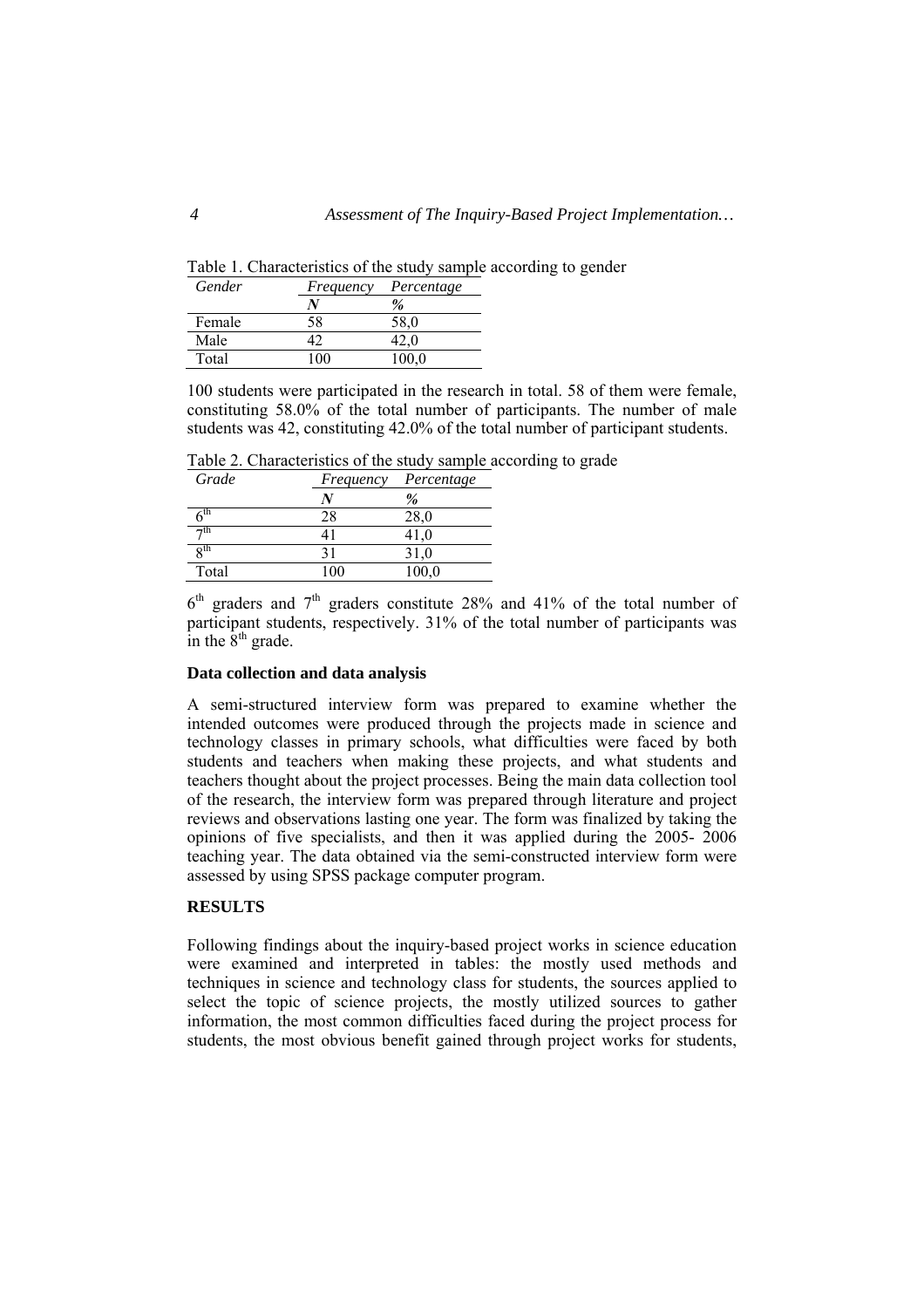the main problems faced by students when preparing science projects, the changes observed by students in themselves through the project processes, and the deficiencies seen when preparing science projects according to students.

Table 3. the mostly used methods and techniques in science and technology class

| The mostly used methods | Frequency | percentage |
|-------------------------|-----------|------------|
| and techniques          | N         | $\%$       |
| Lecturing               | 20        | 20,0       |
| Experiments             | 30        | 30,0       |
| Trips-observation       | 3         | 3,0        |
| Projects                | 10        | 10,0       |
| Note-taking             | 15        | 15,0       |
| Puzzles                 | 8         | 8,0        |
| Group works             | 10        | 10,0       |
| Play-drama              |           | 4.0        |
| Total                   |           | 100.0      |

30% of the students who participated in the research said that the mostly used method in science and technology class is experiments. For 20% of the all participating students, the mostly used method is lecturing. 15% of the all students said that note-taking is the mostly applied technique. And 10% of the students said that the mostly utilized method in science and technology classes is project works.

| Selection of project topics                     | Frequency | Percentage |
|-------------------------------------------------|-----------|------------|
|                                                 |           | %          |
| Subject matters in science and technology class | 14        | 14.0       |
| The topics of projects previously made          | 30        | 30,0       |
| Contemporary events                             | 26        | 26,0       |
| Scientific publications                         | 20        | 20,0       |
| Students' own interest areas                    | 10        | 10,0       |
| Total                                           | 100       | 100,0      |

Table 4. The sources applied to select the topic of science projects

In general, it was seen that students inspired from the topics of projects previously made when selecting their own projects' topics. 30% of the all participating students showed the topics of previously made projects as a main source used in the selection of project topics. This rate is followed by the inspiration from contemporary events and the use of scientific publication with 26% and 20%, respectively. 14% of the all students said that they benefited from the subject matters of science and technology class in selecting the topics of their own projects.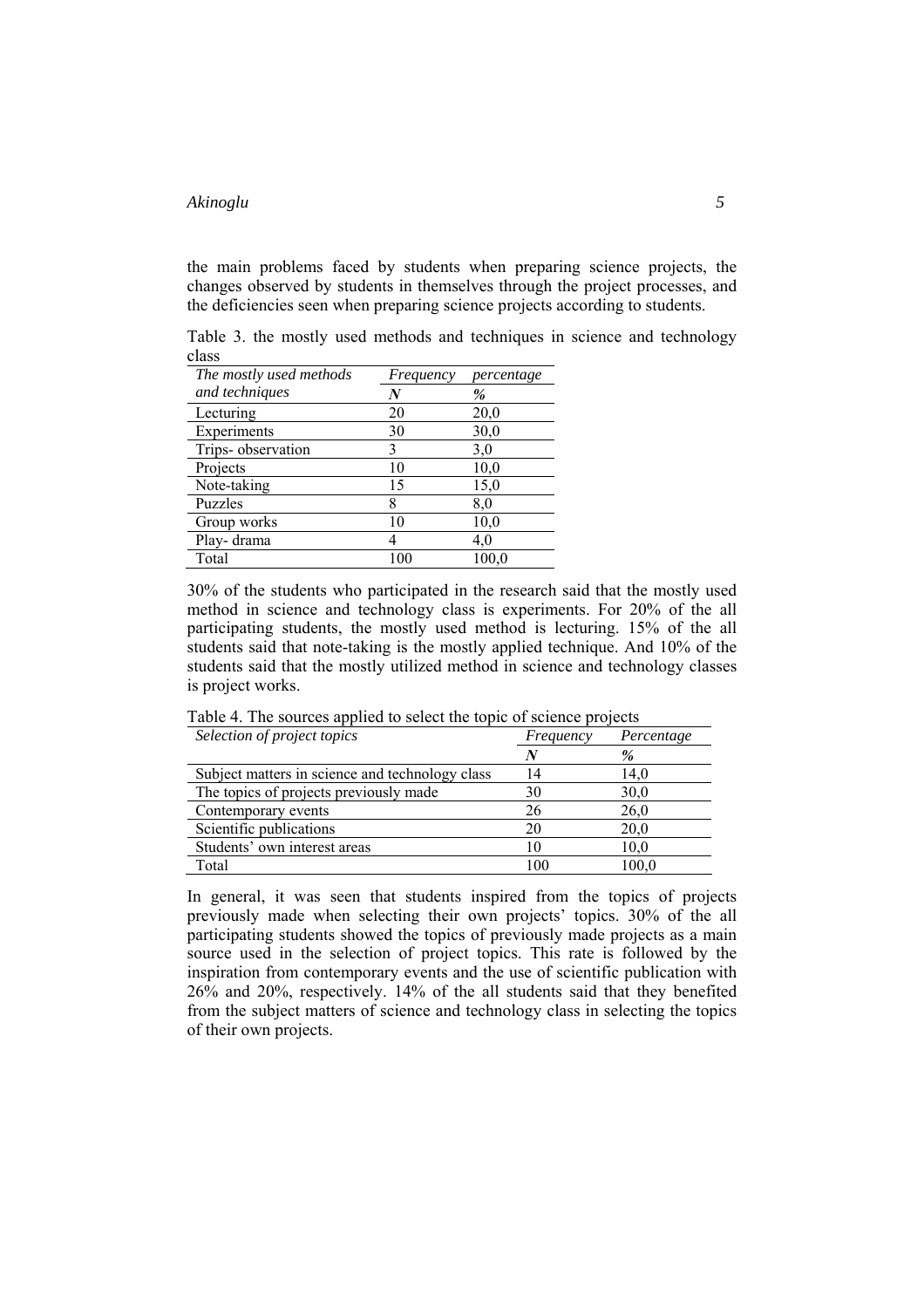| What sources are being used | Frequency | Percentage |
|-----------------------------|-----------|------------|
| to gather information       |           | %          |
| <b>Books</b>                |           | 9,0        |
| Journals                    | n         | 6,0        |
| Internet                    | 49        | 49.0       |
| Universities                |           | 7.0        |
| Scientists                  | 20        | 20,0       |
| Libraries                   |           | 9.0        |
| Total                       |           | 100.0      |

Table 5. The mostly utilized sources to gather information

It was observed that the number of students who use internet to gather information is quite high. 49% of the all participating students in the research used internet to obtain the required information for their projects. 20% of the students said that they benefited from the works of scientists in gathering information for the projects. Other sources in the table lagged behind these two sources in terms of the use rate.

Table 6. The most common difficulties faced during the project process for students

| The most common          | Frequency | percentage |
|--------------------------|-----------|------------|
| difficulty               |           | %          |
| Finding project topic    | 29        | 29,0       |
| Finding sources          | 10        | 10,0       |
| Presentation of projects | 13        | 13,0       |
| Time-limits              | 37        | 37,0       |
| Study environment        |           | 4,0        |
| School administration    |           | 2,0        |
| Gathering information    |           | 5.0        |
| Total                    |           | 100.0      |

It was detected that most of the students participated in the research saw the time-limits as the most common difficulty in undertaking projects. 37% of the students said that they had problems with project deadlines. This was followed by the difficulty in finding project topics with 29%. 13% of the all students were found to have problems about project presentations required to be made at the last stages of projects.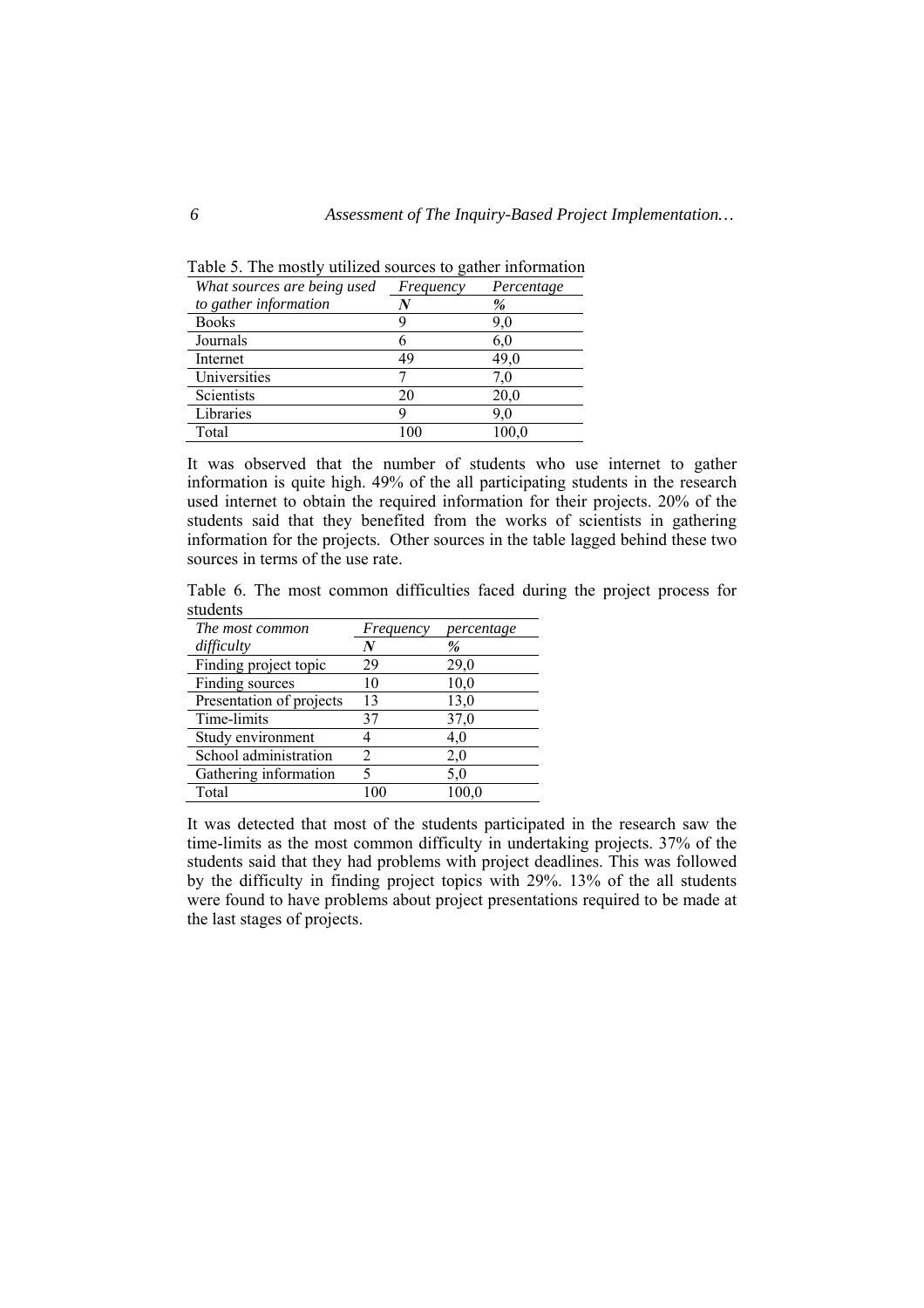Table 7. The most obvious benefit gained through project works for students

| The benefits of projects                       | Frequency | Percentage |
|------------------------------------------------|-----------|------------|
|                                                |           | $\%$       |
| I participated in project contests             |           | 3,0        |
| I learned how to work in groups                |           | 4, 0       |
| My curiosity about science has risen           |           | 8.0        |
| I am more interested in science and technology |           | 47.0       |
| class now                                      |           |            |
| My self-confidence has risen                   |           | 11.0       |
| My creative thinking skill has been developed  | 27        | 27, 0      |
| Total                                          | 00        | 100,0      |

47% of the participating students said that they are more interested in science and technology class now. This is followed by the development of creative thinking skills with 27%.

Table 8. The main problems faced by students when preparing science projects *Problems faced when preparing projects Frequency Percentage* 

|                                       | N   | %     |
|---------------------------------------|-----|-------|
| We had no problems                    |     | 3,0   |
| Time is mostly very limited           | 25  | 25,0  |
| I did not like the topic              | 12  | 12,0  |
| It is difficult to find sources       | 14  | 14,0  |
| I have problems in communicating with | 35  | 35,0  |
| my teacher                            |     |       |
| I find topics and the whole project   |     | 11,0  |
| processes difficult                   |     |       |
| Total                                 | 100 | 100,0 |

35% of the all participating students said that they had problems with communicating with their teachers. For 25% of the all students, the main problem is time limitations. 14% of the students declared that they had problems with finding sources.

Table 9. The main changes observed by students in themselves through the project processes

| Changes in students                                 | Frequency | percentage |
|-----------------------------------------------------|-----------|------------|
|                                                     |           | %          |
| My class grades increased                           | 38        | 38,0       |
| My curiosity about science has risen                | 24        | 24,0       |
| My exam grades in other classes decreased because I | 21        | 21,0       |
| need to work hard for science projects              |           |            |
| I learned how to make a scientific work             |           | 17,0       |
| Total                                               | 100       | 100.0      |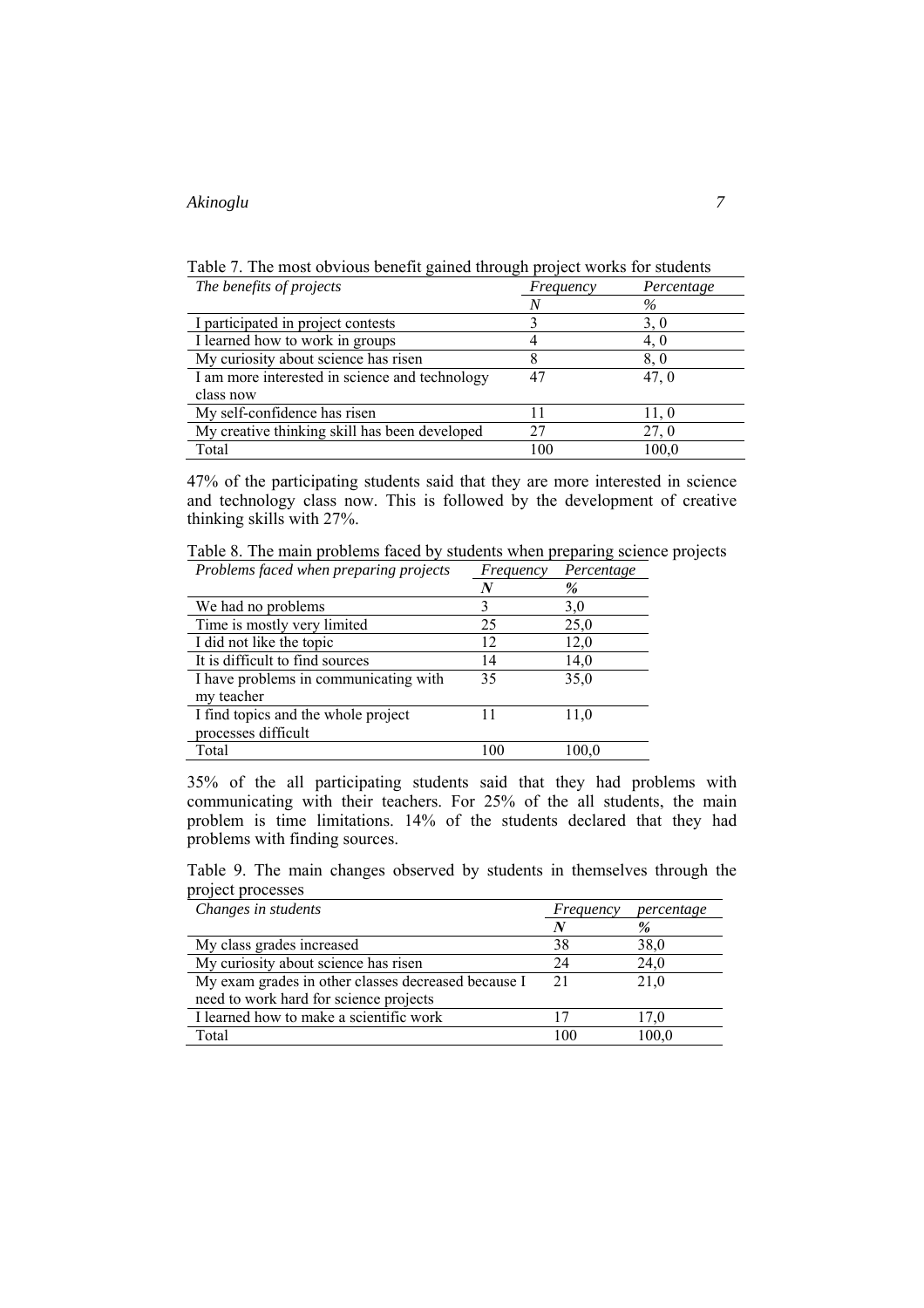The mostly seen change in students who undertook science projects is the rise in their exam grades in science and technology class. 38% of the participating students said that their exam grades in the mentioned class increased. This is followed by the rise in students' curiosity about science and the learning how to make a scientific work with 24% and 17%, respectively. Yet, 21% of the students told that their exam grades in other classes decreased because of the demanding nature of science projects.

Table 10. The deficiencies seen when preparing science projects according to students

| Deficiencies seen when preparing science      | Frequency | Percentage |
|-----------------------------------------------|-----------|------------|
| projects                                      | N         | %          |
| Project durations are short and limited       | 25        | 25,0       |
| Teachers are not very knowledgeable about how | 36        | 36,0       |
| to prepare science projects                   |           |            |
| Projects are mainly prepared for contests     | 23        | 23,0       |
| Any sort of help cannot be demanded from      |           | 2,0        |
| organizations other than schools              |           |            |
| We have acquired very few benefits from the   | 10        | 10,0       |
| project preparation processes                 |           |            |
| There are very few project contests           |           | 4,0        |
| Total                                         | 100       | 100.0      |

For most of the participant students of the research, the most common deficiency seen when preparing projects is the very limited knowledge level of teachers about project making. This was said by 36% of the participants. 25% of the students told that project preparation durations are short and limited. For 23% of the participants, the main deficiency was that projects are mainly prepared for contests. 10% of the students claimed that they acquired very few benefits from the preparation of science projects. It was seen that 4% of the participating students saw the limited number of project contests as the main deficiency. And for 2% of the participants, the main deficiency was about the absence of any sort of help from organizations other than schools.

#### **CONCLUSION**

For the students, the mostly used method and technique in science and technology classes is the making experiments. This is followed by lecturing, note-taking, projects, group works, puzzles, play-drama and trip-observation, sequentially. It was seen that students inspired for the topics of previously made projects when selecting the topics of their own projects. This is followed by scientific publications review, contemporary events, subject matters in science and technology class, and interest areas of students. The main source used by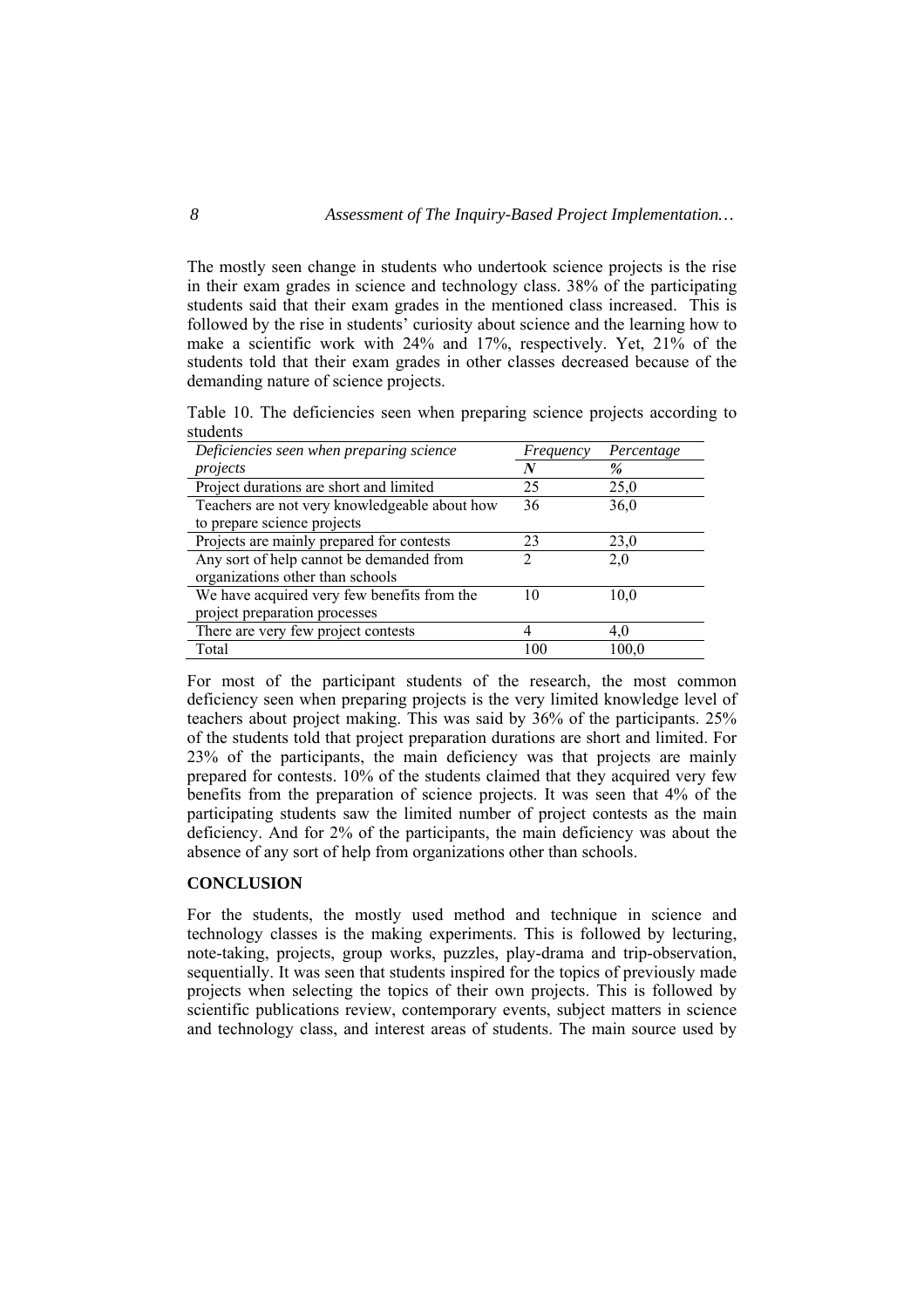students to gather information is internet. This finding shows how much contemporary technologies affect science education. For most of the students, main difficulty faced when preparing science projects is time limits. This is followed by the difficulties in finding project topics. According to most of the participant students, the most obvious benefit gained via project works is their increasing interest about science and technology classes. Besides, they said that their creative thinking skills developed and their self-confidence level and curiosity about science and scientific works increased. For most of the students, the main problem faced by them when preparing projects is about the low level of communication and interaction with their teacher. This shows that there is an obvious problem about teachers' guidance in project preparation, project implementation and project management, which seems to be an unavoidable contributing factor for the development of students' scientific perceptions and scientific process skills in science education. To emphasize this point, most of the students said that the most prominent deficiency faced by them when preparing science projects is the very limited knowledge base of their teachers about project implementation and project management. Here, they underlined that they could not get enough support and guidance from their teachers. For most of the students, the main change they experienced is the significant rise in their science and technology class exam grades during and following project works. This finding can be interpreted as an indicator of how the quality of education can be increased and permanent learning could be maintained through the use of adequate educational methods and techniques. When all of the research findings based on the participant students' opinions are assessed as a whole, it is seen that students have problems specifically in finding project topics, finding sources and complying to project deadlines when preparing their projects in science and technology class. Yet despite all these problems, students believe that the project works in science classes bring them many benefits and advantages.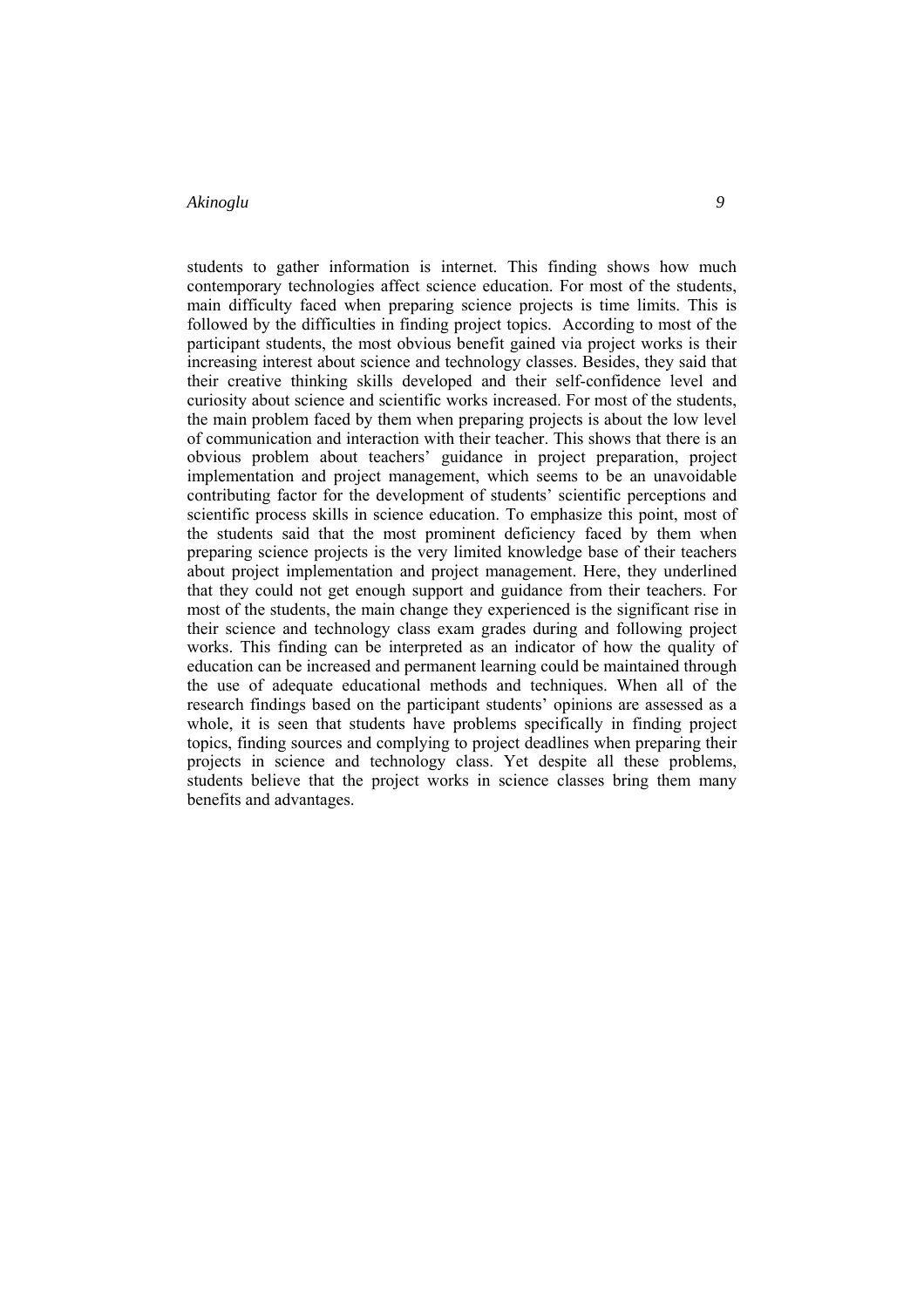#### **REFERENCES**

Akinoglu, O., & Tandoğan, Ö.R. (2007). The Effects Of Problem-Based Active Learning In Science Education On Students' Academic Achievement, Attitude And Concept Learning. *Eurasia Journal of Mathematics, Science & Technology Education*, 3 (1), 71-81. (ERIC Document Reproduction Service No. ED495669)

American Association for the Advancement of Science. (1989). Science for all Americans (Project 2061 Report on Literacy Goals in Science, Mathematics, and Technology). Washington, DC, AAAS.

American Association for the Advancement of Science. (1993). Benchmarks for scientific literacy. Oxford, England: Oxford University Press.

Anderson, R. (2002). Reforming science teaching: What research says about inquiry. *Journal of Science Teacher Education*, 13, 1–2.

Atkin, J.,&Black, P. (2003). Inside science education: A history of science education curriculum and policy change. New York: Teachers College Press.

Bell, R. L., & Lederman, N. G. (2003). Understanding of the Nature of Science and decision making on science and technology based issues. *Science Education*, 87, 352–377.

Bellipanni, L.J. & Lilly, J.E. (1999). What have researchers been saying about science fairs? *Science and Children*, May 99, 46-50.

Brickhouse, N. W. (1990). Teachers' beliefs about the nature of science and their relationships to classroom practice. *Journal of Teacher Education*, 41, 53-62.

Bybee, R. (1997). Achieving scientific literacy from purposes to practice. Portsmouth, NH: Heinemann.

Bybee, R. (2000). Teaching science as inquiry. In J. Minstrell&E. van Zee (Eds.), Inquiring into inquiry learning and teaching in science. Washington, DC: American Association for the Advancement of Science.

Chinn, C., & Malhotra, B. (2002). Epistemologically authentic inquiry in schools: A theoretical framework for evaluating inquiry tasks. *Science Education*, 86,175–218.

Cothron, J., Giese, R., & Rezba, R. (1996). Science experiments and projects for students. Dubuque, IA: Kendall-Hunt Publishing Company.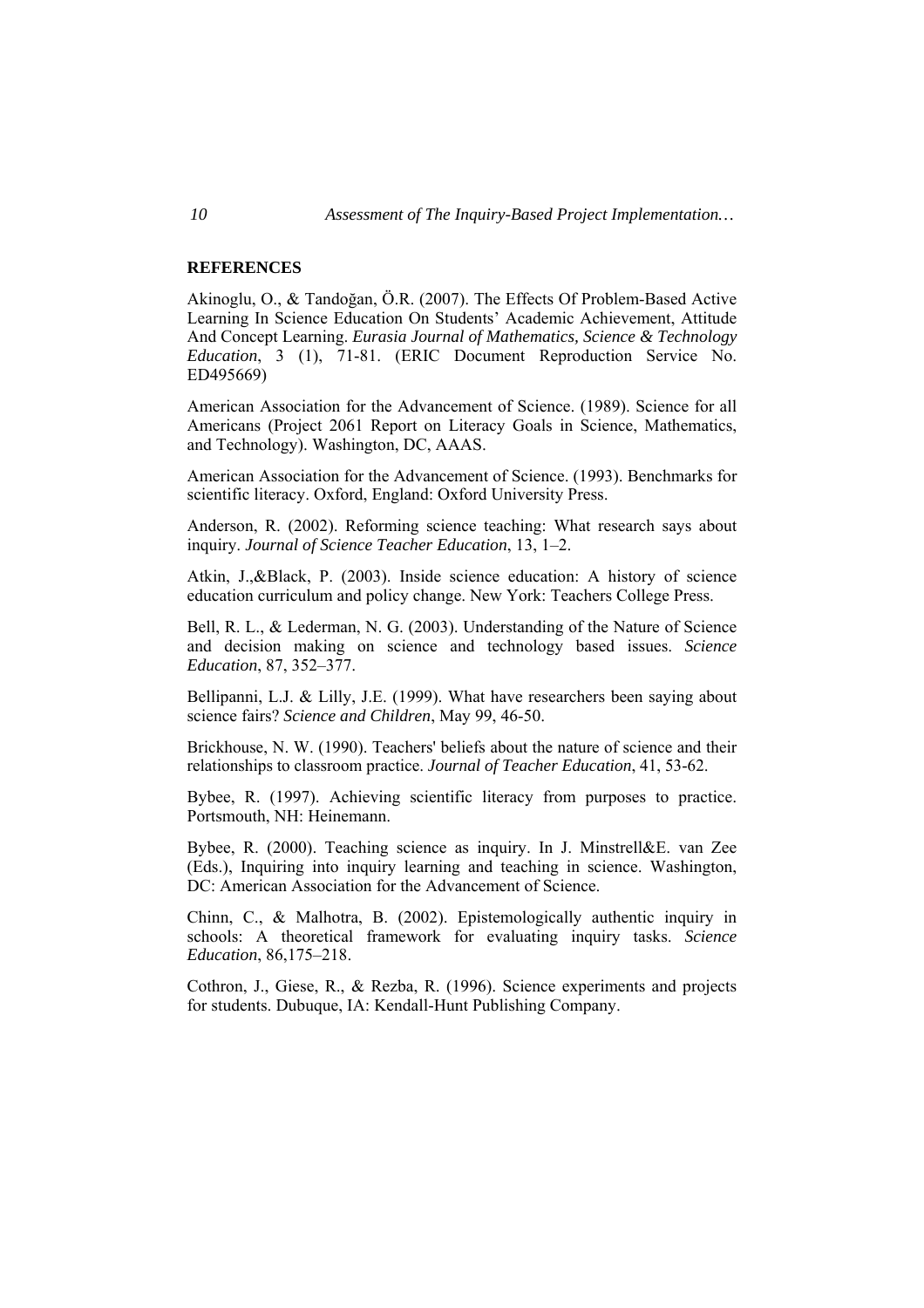DeBoer, G. (1991). History of idea in science education implications for practice. New York: Teachers College Press.

Dewey, J. (1916). Method in science teaching. *The Science Quarterly*, 1, 3–9.

Dewey, J. (1938). Experience and education. New York: Collier Books.

Driver, R., Newton, P., & Osborne, J. (2000). Establishing the norms of scientific argumentation in classrooms. *Science Education*, 84(3), 287–312.

Ediger, M. (2005). Assessing reading in the science curriculum. *College Student Journal*. March 2005. Find Articles.com. 11 Dec. 2007. http://findarticles.com /p/articles/mi\_m0FCR/is\_1\_39/ai\_n13603931

European Commission. (2004). Europe needs more scientists (Report by the High Level Group on Increasing Human Resources for Science and Technology in Europe). Brussels, Belgium: European Commission, Information and Communication Unit.

Howe, A. (1997). Turning activities into inquiry lessons. *Science Activities*, 34(4), 3–4.

Lederman, N. (2004). Scientific inquiry and science education reform in the United States (pp. 402–404). In F. Abd-El-Khalick, S. Bougaoude, N. Lederman, A. Mamok-Naaman, Hopstein, M. Nioz, D. Treagrest, & H. Tusan (Eds.), Inquiry in science education: International perspective. *Science Education*, 88, 397–419.

Minstrell, J. (2000). Implications for teaching and learning inquiry: A summary. In J. Minstrell  $& E.$  van Zee (Eds.), Inquiring into inquiry learning and teaching in science (pp. 471–496). Washington, DC: American Association for the Advancement of Science.

National Research Council. (1996). National science education standards. Washington, DC: National Academy Press.

National Research Council. (2000). Inquiry and the national science education standards. Washington, DC: National Academy Press.

Rutherford, F. J., & Ahlgren, A. (1989). Science for all Americans: A Project 2061report. Washington, DC: American Association for the Advancement of Science.